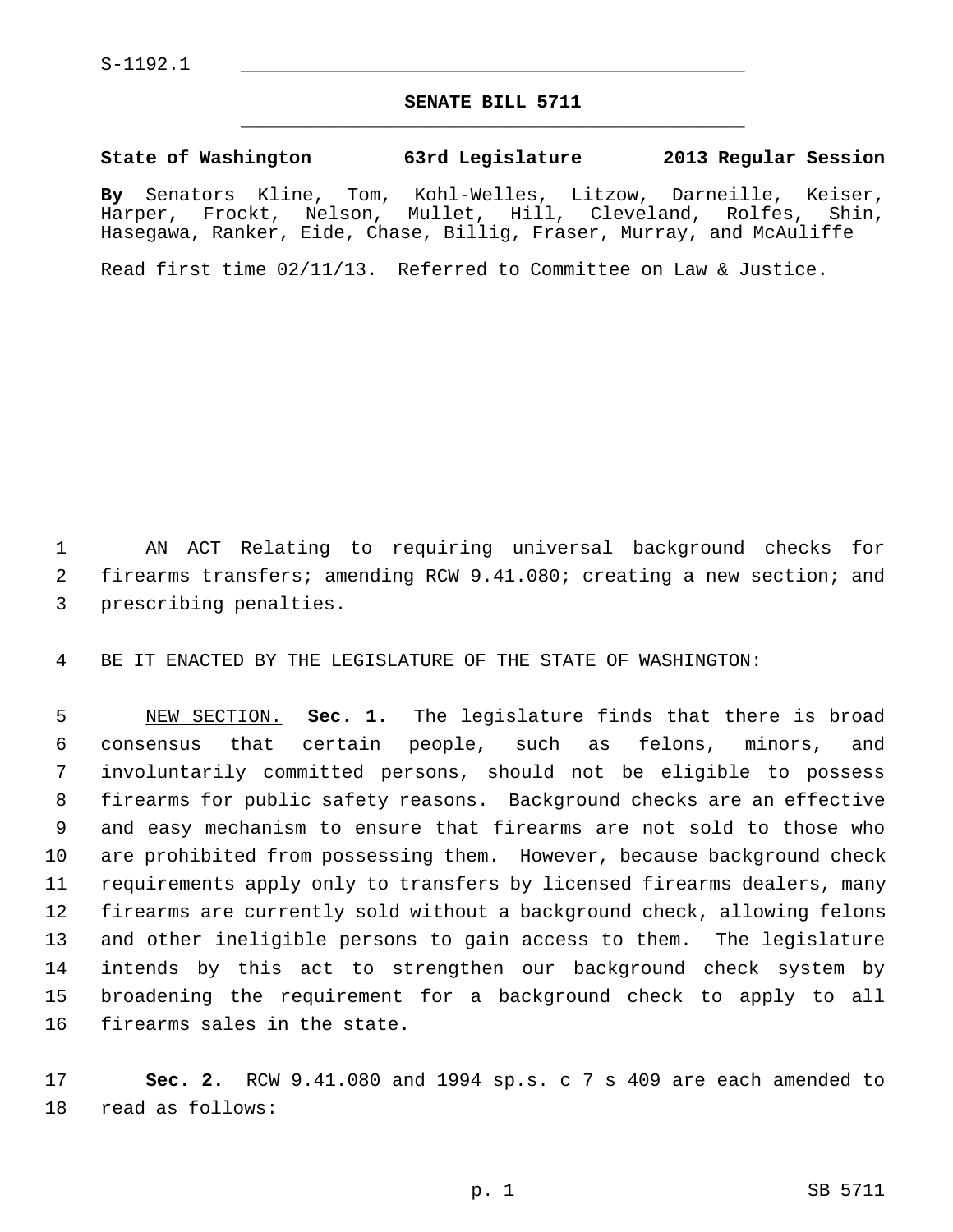(1) No person may deliver a firearm to any person whom he or she 2 has reasonable cause to believe is ineligible under ((RCW 9.41.040)) state or federal law to possess a firearm. Any person violating this 4 ((section)) subsection is guilty of a class C felony, punishable under 5 chapter 9A.20 RCW.

 (2)(a) No unlicensed person may sell a firearm to another unlicensed person unless the purchaser has undergone a background check in accordance with the provisions of this subsection (2) and the purchaser is not ineligible to possess a firearm under state or federal law.

 (b) A seller of a firearm to an unlicensed person shall request a background check of the purchaser or transferee from a dealer or from the chief of police or the sheriff of the jurisdiction in which the seller or the purchaser resides. The background check shall include a check of the national criminal instant background check system.

 (c) The purchaser must complete an application to transfer a firearm. The application shall be provided to the dealer or the chief of police or sheriff conducting the background check.

 (d) The department of licensing shall create and make available an application to transfer a firearm for use by unlicensed persons engaged 21 in the sale or purchase of a firearm. The application shall include 22 the information required under RCW 9.41.090 for an application to purchase a pistol from a dealer, and any other information the department of licensing determines is appropriate.

 (e) A dealer or a chief of police or sheriff who conducts a background check for an unlicensed person under this subsection (2) must indicate on the application whether the purchaser is eligible or ineligible to possess a firearm under state and federal law based on the results of the background check. A dealer or a chief of police or sheriff may charge a fee for conducting the background check in an amount not to exceed twenty dollars, plus any charges imposed by the federal bureau of investigation.

 (f) A person who sells a firearm to an unlicensed person in violation of this subsection (2) is guilty of a gross misdemeanor punishable under chapter 9A.20 RCW.

 (g) For the purposes of this subsection (2), "unlicensed person" means any person who is not licensed as a dealer under this chapter.